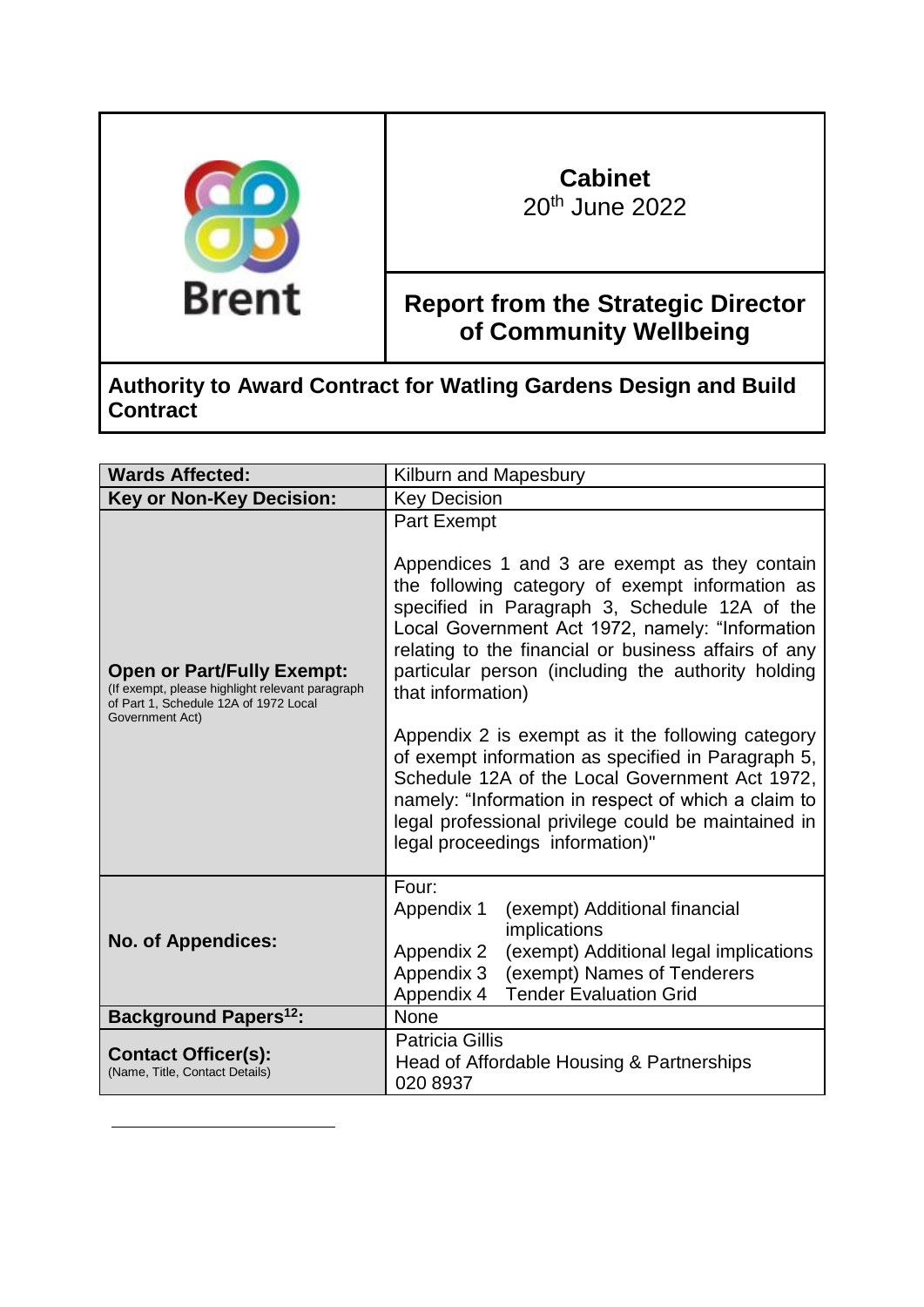| patricia.gillis@brent.gov.uk                                                                   |
|------------------------------------------------------------------------------------------------|
| <b>Ranvir Bairwal</b><br>Senior Development Manager<br>020 8937<br>ranvir.bairwal@brent.gov.uk |

## **1.0 Purpose of the Report**

- 1.1 This report provides an update on the 125 homes development scheme at Watling Gardens. This development forms part of the New Council Homes Programme, which aims to deliver 1700 Council homes by 2028.The update relates specifically to an increase in construction costs, which have affected the viability of the scheme. In order to bring the scheme back to viability, this report proposes the conversion of 19 x 1 bedroom homes and 5 x 2 bedroom homes from London Affordable Rent to Shared Ownership. This conversion enables 101 additional Council homes to be delivered.
	- 1.2 The construction costs increase has arisen because, in the current housing development market, construction and tendering costs continue to show a sustained increase, largely due to materials cost inflation, rapidly rising energy costs, wage increases and the uncertainty of future cost movements and materials availability. Officers believe materials supply shortages are likely to continue, with the Ukraine conflict increasingly affecting European supply and procurement periods. We therefore continue to expect contractors to be very selective as to schemes they will tender on a single stage competitive basis and the challenge for clients will be to secure tendering interest in schemes.
	- 1.3 This report also provides an update on the process undertaken in tendering the development contract for this scheme and, following the completion of the evaluation of the tenders, seeks authority to award contracts as required by Contract Standing Order 88.
	- 1.4 Due to urgency, a waiver of call-in has been obtained in relation to the decision to be taken by Cabinet.

# **2.0 Recommendation(s)**

That Cabinet:

- 2.1 Approve the tenure changes of 24 homes (19  $\times$  1 bedrom homes and 5  $\times$  2 bedroom) from London Affordable Rent to Shared Ownership.
- 2.2 Approve the award of the design and build contract for Watling Gardens to Hill Partnerships Ltd in the sum of £38,535,634 subject to such additional sums to reflect the tenure changes referred to in paragraph 2.1 above to a limit of £480,000.00 allowed for in the total scheme costs in Appendix 1. (please note this appendix has been classified as containing exempt information).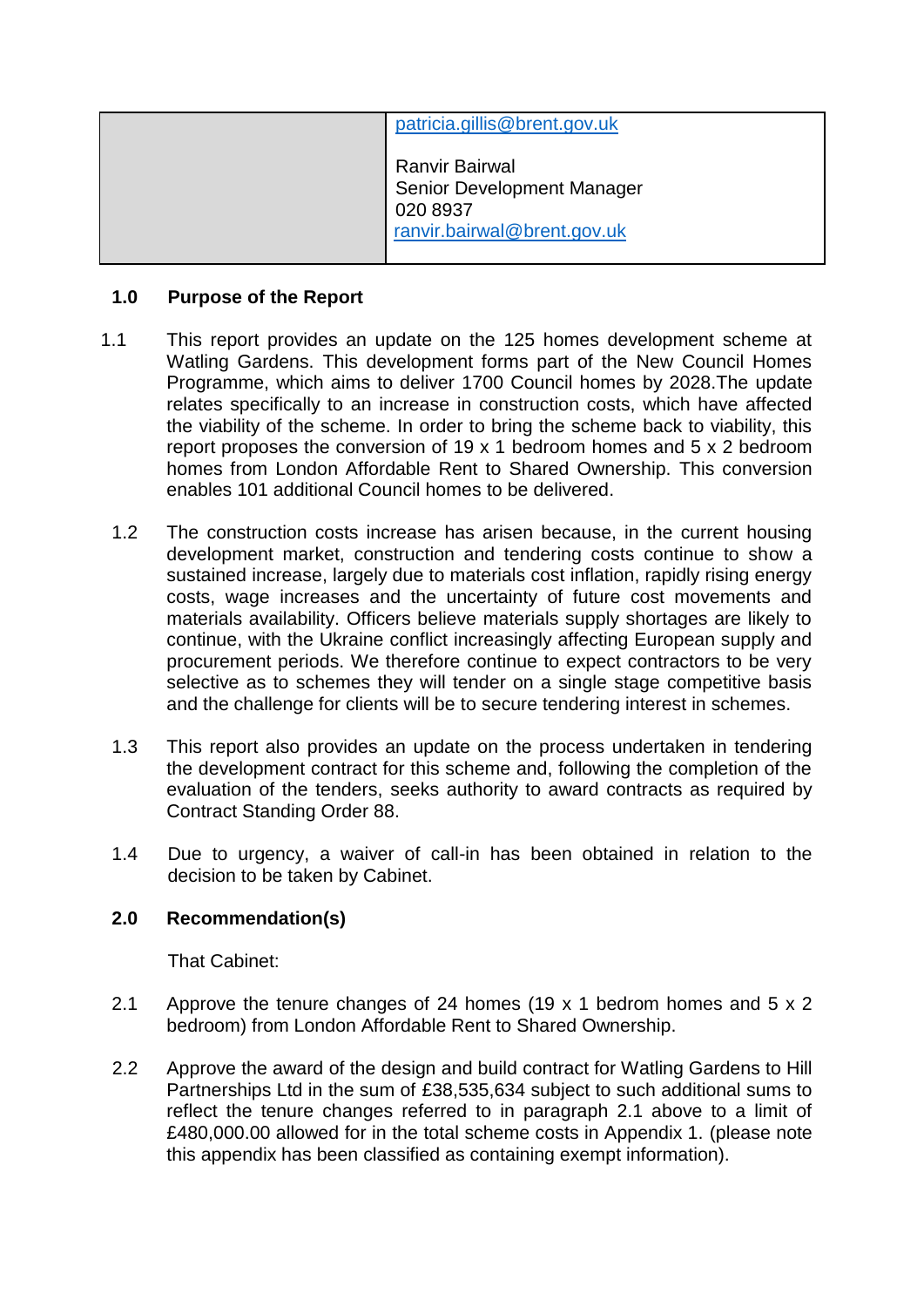## **3.0 Detail**

- 3.1 Watling Gardens was identified as a site for 125 new Council homes including 45 single person supported living homes and was presented to and approved by Cabinet in July 2021, as part of Brent's New Council Homes Program. Further detail are available in the report listed under the related documents for reference.
- 3.2 In addition to the new homes, the planning application also allowed for significant upgrading of the estate landscaping and public realm with a new Multi-Use Games Area and playground. Significant community engagement has been undertaken and commitments made to residents.
- 3.3 The planning consent gained for this site is for a 100% affordable housing scheme.
- 3.4 The original proposed scheme mix was for 45 single person supported living homes and 80 London Affordable Rent (LAR) homes.

## 3.5 **Options Appraisal**

Following a tendering process outlined in detail within section 4 (Tender Process) below, the best price received was higher than the budget previously approved by Cabinet, therefore the following options have been explored to return the scheme to viability:-

- **Open Market rental** (OMR) to make the development work at OMR required that 32 of the 125 homes needed to be converted from LAR. The conversion to OMR would also have meant the loss of £3.2m in GLA grant, £100k per home as OMR is not an affordable housing product. Additionally, as it is not an affordable product there would be a requirement to seek a variation to the planning permission causing major delays.
- **Market sale** although this tenure would have required less homes be converted from LAR it carries a certain level of market risk for Brent, who are not set up to undertake market sales and have no remit to do so. As this is clearly not an affordable product there would be a loss of grant and a requirement to seek a variation to the planning permission causing major delays.
- **Shared Ownership** (SO) a change in tenure to shared ownership only required a conversion of 25 LAR homes of the total 125 homes, SO is an affordable Housing product and as such will receive grant of £28k per home from the GLA and nor will require no change to the current planning consent.
- 3.6 Therefore, officers recommend the change of 25 of the 125 homes to be converted to shared ownership as in recommendation 2.1. There will be no change to the planning approval required as this is an affordable housing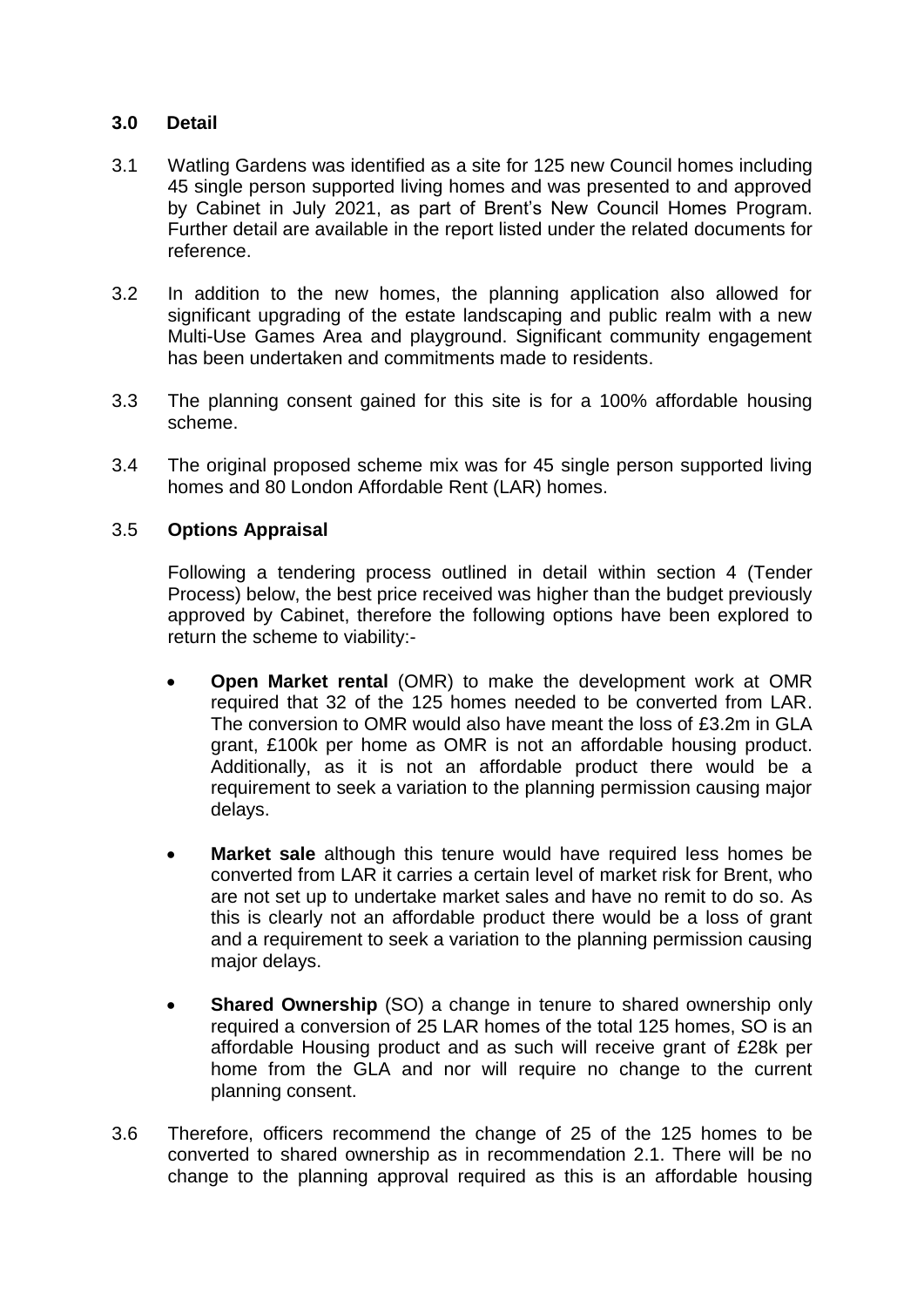product, on which the council receive 25% capital receipt at the point of sale and staircasing receipts usually from year 5 onwards. The properties would be fulfilling a need within Brent for people unable to register for affordable rented housing but not able to access the open market due to salary levels.

- 3.7 The proposed new scheme mix will be 45 supported single person supported living units, 56 LAR units and 24 Share Ownership units.
- 3.8 Unit affordability has been calculated at joint incomes of £60,000 and £70,000 pa. This is under the GLA cap figure of £90,000, the rental on the retained equity is set at 2.75%, in line with Brent's Shared Ownership policy.
- 3.9 These proposed tenure changes ensures the scheme's financial viability which had shifted to becoming not financially viable following the increase in expected build costs.
- 3.10 The planning application was submitted in June 21 and the scheme received a full planning consent in April 2022. Following a series of clarifications and changes to design following comments from the planning department a tender process was able to be undertaken by John Rowen and Partners, Employers Agents in October 21.
- 3.11 A Start on Site (SOS) date of September 22 was previously agreed with the GLA. Failure to enter into this contract at this time will cause the Council to miss the SOS date. Failure to meet the SOS date, would mean the likely loss of allocated GLA grant for the scheme, which is £11,897,000.
- 3.12 The GLA have confirmed that they would not be able to reallocate the grant upon a new application for the current 2016-21 AHP (currently extended to 2023 due to the global pandemic) nor would they move the allocation to the next 2021-26 AHP

## **4.0 The Tender Process**

- 4.1 A tender process was commenced in 2021 by Network Homes on behalf of the Council under a collaboration agreement with Network Homes. A Network Homes Contractors Framework was used for the procurement and Network Homes was assisted by John Rowen and Partners. The contract tendering process commenced in October 2021 and tender returns were received in February 22.
- 4.2 Tender return evaluations were carried out by John Rowen and Partners scheme cost consultants, Network Home Brent's delivery partner, and Brent Procurement team.
- 4.3 The best price received was from Hill Partnerships. However, this was higher than the budget previously approved by Cabinet, as detailed in Appendix 1 (classified as exempt).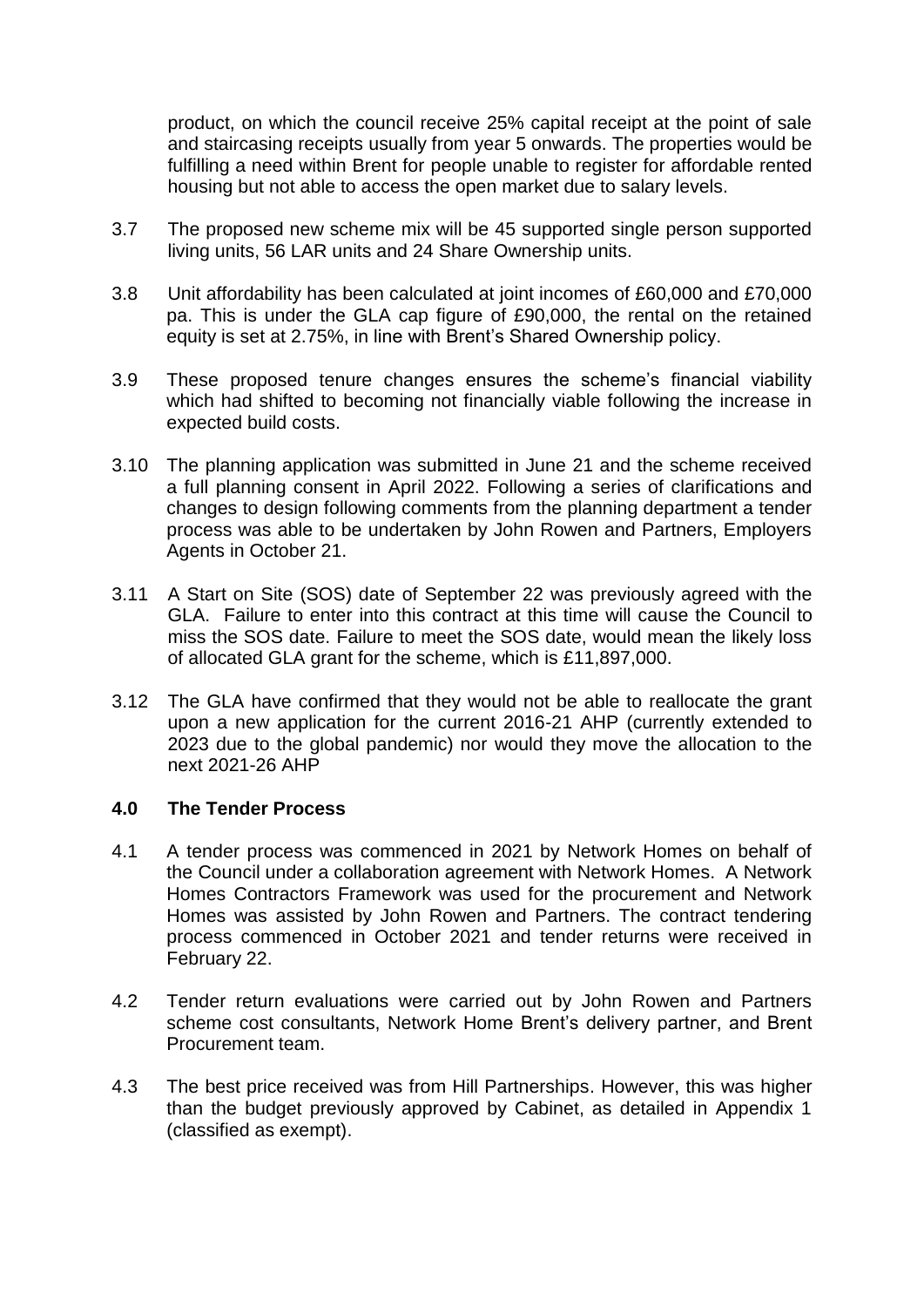- 4.4 The tender price is being held by Hill Partnerships until the 2nd July after which Brent will need to go back out to the market and re-tender, which is likely to result in an increased build cost. Predicted build cost increases are shown below.
- 4.5 BCIS (Building Cost Information Service (BCIS) is currently reporting TPI (Tender Price Index) increase of 6.5% in the year from Q1 2021 and 1.5% Q4 2021 to Q1 2022
- 4.6 Build price inflation has been attributed to a number of factors including:
	- a. The global increase in fuel costs and the impact of the war in Ukraine.
	- b. Global increase in raw material and shipping costs due to fallout from the global pandemic.
	- c. Increases in labour costs due to Brexit.
- 4.7 The new contract will be let using JCT Design & Build 2016 with LBB Standard amendments, subject to agreement with the Contractor or a total of 116 weeks subject to extension for delayed Contract Award.
- 4.8 Advertisements were placed on Network Homes Delta Portal on 8th July 2021 to seek expressions of interest, which elicited 5 initial enquires. Contractors were provided with the contract documents and details of the tender approach and were invited to complete a selection questionnaire using Network Homes Delta Portal Electronic Tendering Facility. All Framework Contractors were invited to tender with 5 contractors subsequently completing the questionnaire.
- 4.9 Each of the Contractors invited to expression an interest in the project tender were drawn from the Network Homes Contractors Framework. To achieve Framework status each of the Contractors had been subject to a robust assessment process covering financial viability and technical ability. On 8th October 2022 4 Contractors were invited to tender.
- 4.10 The tendering instructions stated that the contract would be awarded on the basis of the lowest price/most economically advantageous offer to the Council and that in evaluating tenders, the Council would have regard to the following:
	- Quality assessment
	- Value for money and price
- 4.11 Tenderers were required to submit additional information providing details of their proposed arrangements for performing the contract including (but not limited to) the following:
	- Quality and Price evaluated independently
	- Quality evaluated by LBB, JRP and NH including the CDM PD.
	- Price evaluation by JRP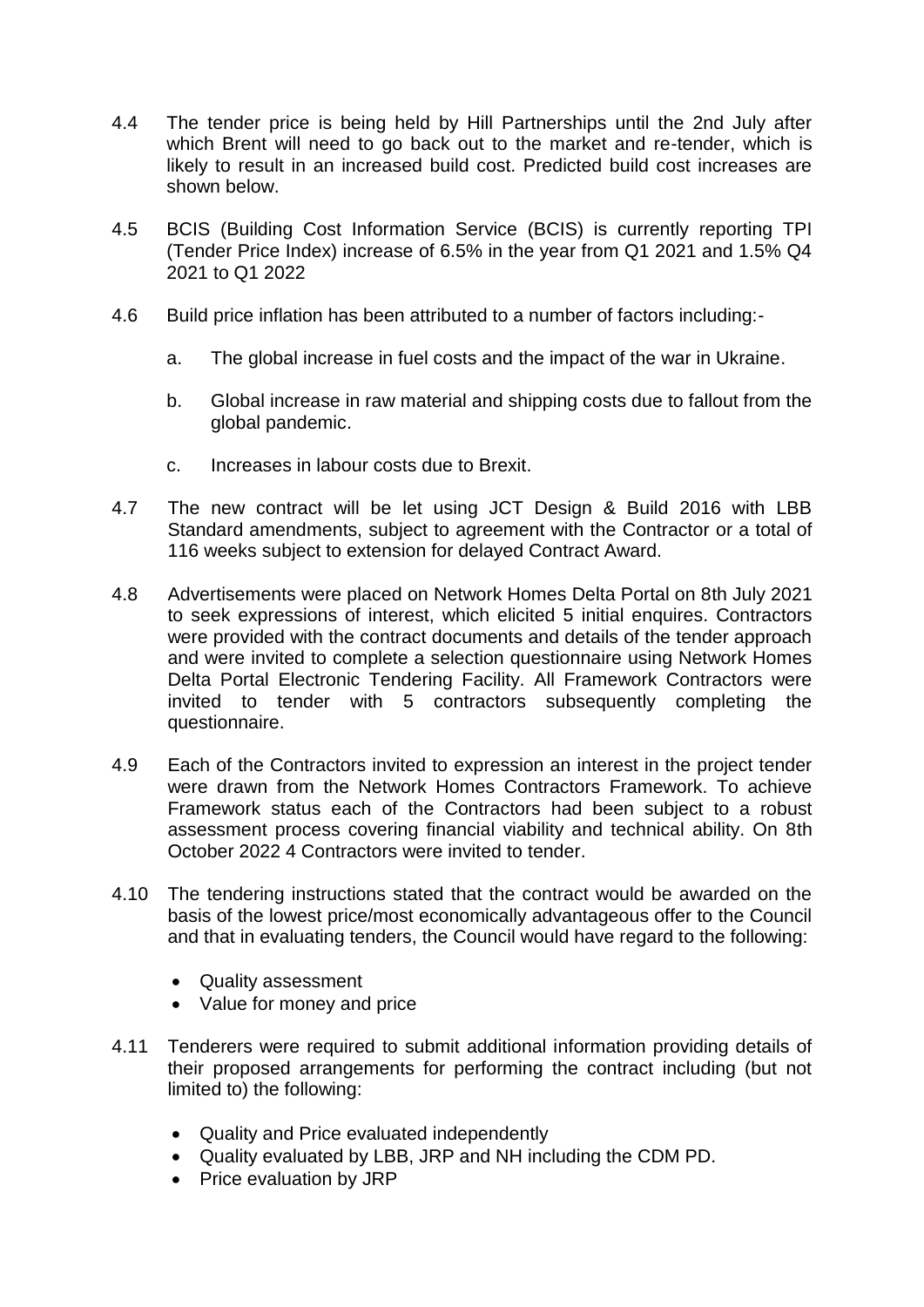- Questions for evaluation
	- o Programme, Delivery and Risk
	- o Quality, Health and Safety and Regulatory changes
	- o Site Logistics, Safety, Risk and Compliance
	- o Social Value
- Evaluation criteria for scoring 0-5:

| <b>Score</b> | <b>Description</b>                                                                                                                                                                                     |
|--------------|--------------------------------------------------------------------------------------------------------------------------------------------------------------------------------------------------------|
| 5            | Proposal demonstrates the ability to meet the requirements in all material respects and<br>exceeds some or all of the requirements.                                                                    |
|              | Proposal demonstrates the ability to meet the requirements in all material respects.                                                                                                                   |
|              | Proposal demonstrates the ability to meet the requirements in the majority of material<br>respects but is lacking in others.                                                                           |
|              | Proposal falls short of demonstrating the ability to meet the requirements in the majority<br>of material respects.                                                                                    |
|              | Proposal significantly fails to demonstrate the ability to meet the requirements, contains<br>significant shortcomings or is substantially lacking when compared against the specific<br>requirements. |
|              | Proposal completely fails to demonstrate the ability to meet the requirements or does not<br>provide a proposal that is capable of being evaluated.                                                    |

- 4.12 The following additional information was submitted:
	- Full written responses to questions
	- Site Logistics plans
	- Method statement
	- Programme
	- CV of key personnel
	- Organisational structure
	- Quality Management Plan
	- Stakeholder Engagement plan
	- Risk Register
	- Social Value plan
	- Case studies and references
	- Contract Sum Analysis (CSA) with breakdowns as requested
- 4.13 Clarification was provided as required for contractors via the Delta Portal and Clarifications meetings held 17/03/2022 and 18/03/2022 with contractors. Queries around fixed price returns clarified by contractors by 01/04/2022

#### **5.0 Evaluation process**

- 5.1 The tender evaluation was carried out by a panel of officers from Network Homes and Brent Council.
- 5.2 All tenders had to be submitted electronically each member of the evaluation panel read the tenders and carried out an initial evaluation of how well they considered each of the award criteria was addressed in the tender.
- 5.3 Each submission was marked by the whole panel against the award criteria. The 3 contractors who tendered are detailed in Appendix 3 (classified as containing exempt information) and the score for each contractor is detailed in Appendix 4. It will be noted that Contractor A, namely Hill Partnerships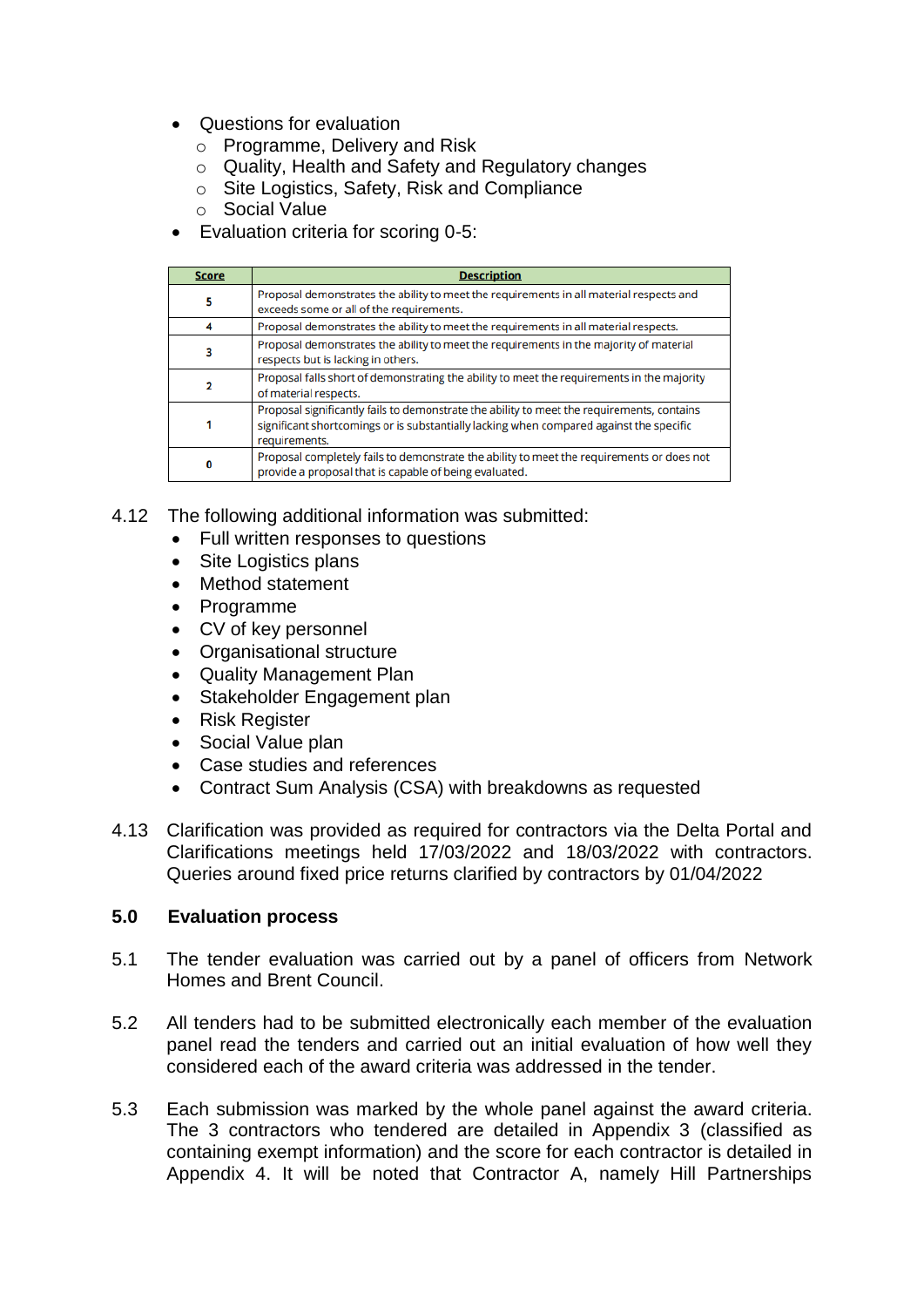Limited, was the highest scoring contractor and is therefore recommended for award.

5.5 It is proposed that the contract will commence 10 days following approval.

## **6.0 Financial Implications**

- 6.1 Details of the tender price received from Hill Partnership and the impact on the viability of the scheme can be found in Appendix 1 (classified as exempt information).
- 6.2 Due to the cost variation between the anticipated cost and the tender price, the Council will vary the tenure of 19 1-bed units and 5 2-bed units from London Affordable Rent to Shared Ownership to ensure the scheme's viability.
- 6.3 The change in tenure has resulted in £1.7m reduction in anticipated grant receipt (reduction of £72k per unit on the 24 units reclassified) however the Council has negotiated a more favourable cash flow receipt from the GLA which will provide 85% of the grant at start on site and remaining 15% at practical completion.

## **7.0 Legal Implications**

- 7.1 The value of this contract over its lifetime is in excess of the threshold for Works under the Public Contracts Regulations 2015 (PCR 2015) and the procurement and award of the contract is therefore governed by the PCR 2015.
- 7.2 Officers recommended the use of a framework to procure the Contract. The PCR 2015 allow the use of framework agreements and prescribe rules and controls for their procurement. Contracts may then be called off under such framework agreements without the need for them to be separately advertised and procured through a full procurement process. Call offs under the framework need to be carried out in accordance with the framework rules, to include using evaluation criteria specified in the framework and utilising the terms and conditions set out in the framework. As detailed in Section 4 above, Network Homes on behalf of the Council used a framework for this procurement.
- 7.3 The award is subject to the Council's own Standing Orders and Financial Regulations in respect of High Value Contracts given the procurement is valued at more than £10 million for works. Part 3 of the Council's Constitution state that contracts for works exceeding £10 million shall be referred to the Cabinet for approval of the award of the contract.
- 7.4 The contract is being let under a framework agreement and the Council is not legally obliged to observe a mandatory minimum 10 calendar day standstill period before the contract can be awarded. However the council may observe a voluntary standstill period and if Officers chose to do so then once the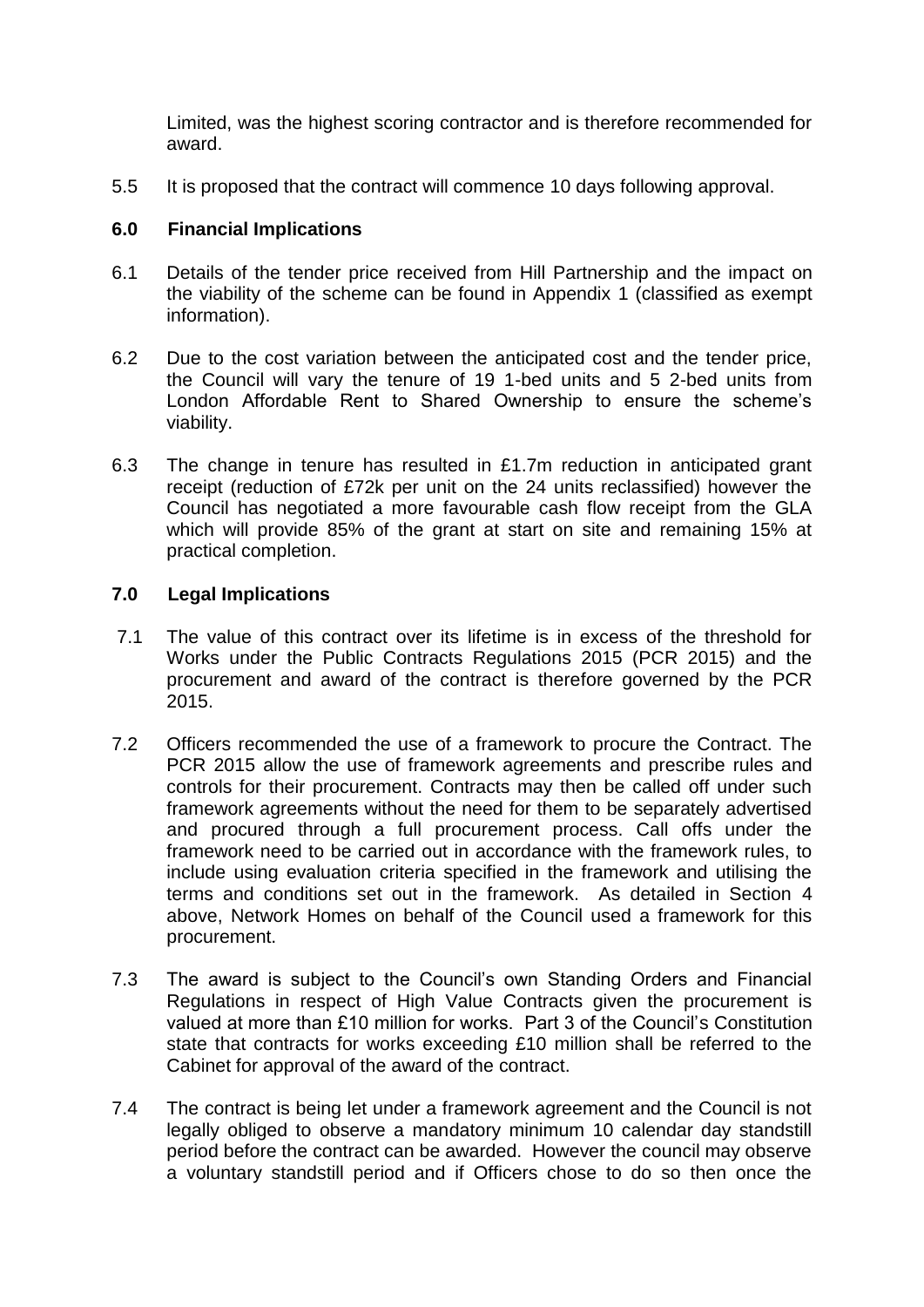Cabinet has determined which tenderer should be awarded the contract, all tenderers will be issued with written notification of the contract award decision. A minimum 10 calendar day standstill period will then be observed before the contract is concluded – this period will begin the day after all Tenderers are sent notification of the award decision – and additional debrief information will be provided to unsuccessful tenderers in accordance with the PCR 2015. As soon as possible after the standstill period ends, the successful tenderer will be issued with a letter of acceptance and the contract can commence.

7.5 Additional Legal Implications are contained in Appendix 2 (please note this appendix has been classified as containing exempt information).

# **8 Equality Implications**

- 8.1 The Council must, in the exercise of its functions, have due regard to the need to:
	- a) eliminate discrimination, harassment and victimisation
	- b) advance equality of opportunity between persons who share a relevant protected characteristic and persons who do not share it; and
	- c) foster good relations between persons who share a relevant protected characteristic and persons who do not share it,
- 8.2 Pursuant to s149 Equality Act 2010. This is known as the Public Sector Equality Duty.
- 8.3 Under the Public Sector Equality Duty, having due regard involves the need to enquire into whether and how a proposed decision disproportionately affects people with a protected characteristic and the need to consider taking steps to meet the needs of persons who share a protected characteristic that are different from the needs of persons who do not share it. This includes removing or minimising disadvantages suffered by persons who share a protected characteristic that are connected to that characteristic.
- 8.4 The Public Sector Equality Duty covers the following nine protected characteristics: age, disability, marriage and civil partnership, gender reassignment, pregnancy and maternity, race, religion or belief, sex and sexual orientation.
- 8.5 The proposals in this report have been subject to screening and Officers believe that there are no adverse equality implications.

## **9 Consultation with Ward Members and Stakeholders**

9.1 Ward Members have been updated and they communicate regularly with officers to address any issues as/when necessary. There will be further engagement sessions arranged once the Council has appointed its contractor to lead the project.

## **10 Human Resources/Property Implications (if appropriate)**